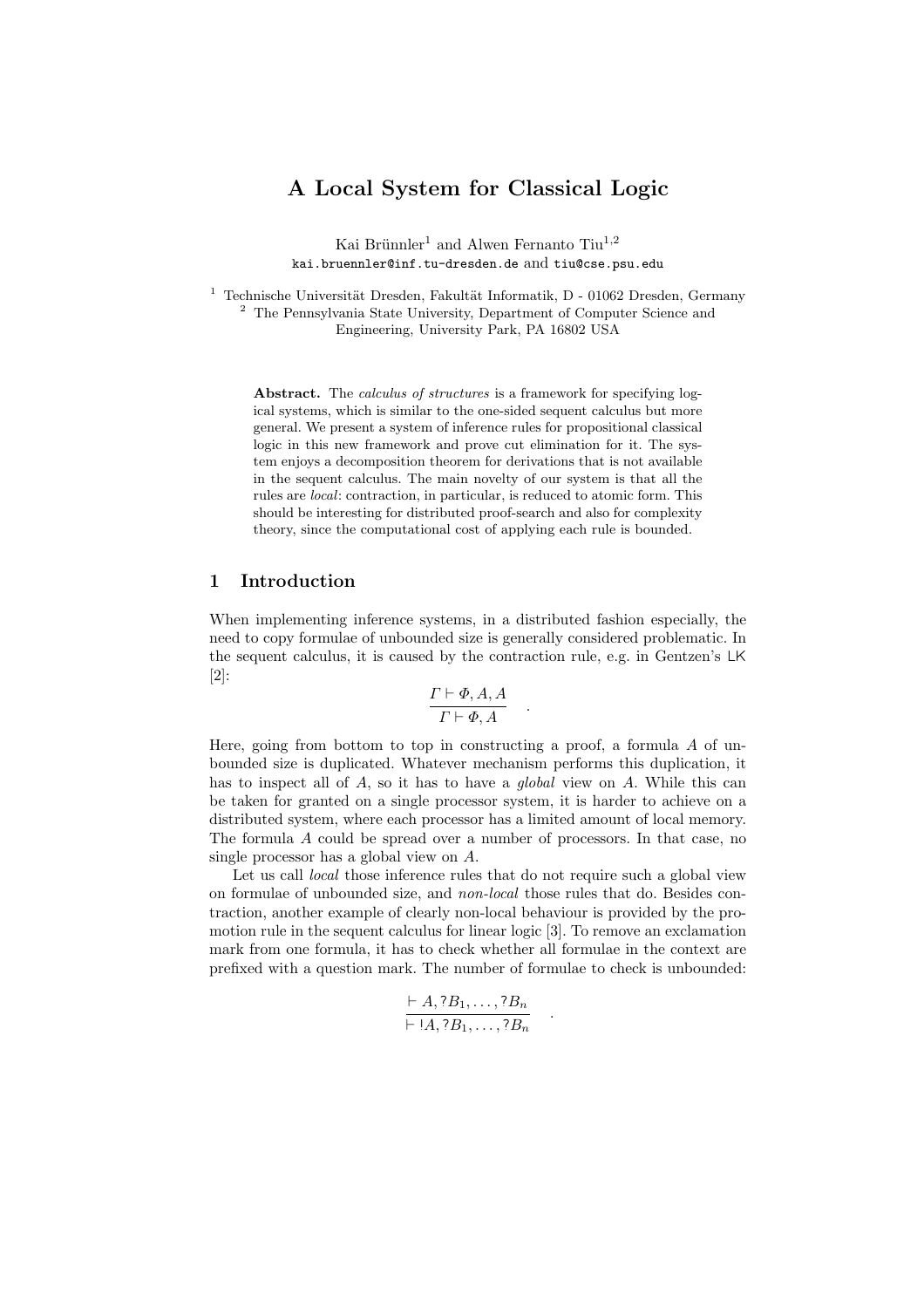While there are methods to solve these problems in the implementation, an interesting question is whether it is possible to solve them proof-theoretically, i.e. by avoiding non-local rules altogether. This question is answered positively in this paper for the case of classical propositional logic. The predicative case is work in progress and is sketched in the conclusion.

Locality is achieved by reducing the problematic rules to their atomic forms. This is not entirely new: there are sequent systems for classical logic in which the identity axiom is reduced to its atomic form, i.e.

$$
\overline{A \vdash A} \qquad \text{is admissible for} \qquad \overline{a \vdash a} \quad ,
$$

where  $a$  is an atom. However, we do not know of any sequent system in which contraction and weakening are admissible for their atomic forms. In fact, we believe that such a system does not exist. To achieve our goal, we depart from the sequent calculus and employ the recently conceived *calculus of structures* [5]. In contrast to the sequent calculus, it does not rely on the notion of main connective and permits the application of rules anywhere *deep* inside a formula, exploiting the fact that implication is closed under disjunction and conjunction. This ability is crucial for the rules of our system. The calculus of structures has already successfully been employed in [7] to solve the problem of the non-local behaviour of the promotion rule.

This paper is structured as follows: first, we introduce basic notions of the calculus of structures. Then we present our system, named SKS, and argue that its rules are local. We prove that it is equivalent to the Gentzen-Schütte formulation of classical logic, prove cut elimination and state two decomposition theorems for derivations. In the end, some open problems are identified.

### **2 Structures and Derivations**

**Definition 2.1.** There are infinitely many *literals*. Literals, positive or negative, are denoted by a, b, . . . . There are two special literals, *true* and *false*, denoted t and f. The *structures* of the language KS are generated by

$$
S ::= a \mid \left[\underbrace{S,\ldots,S}_{>0}\right] \mid \left(\underbrace{S,\ldots,S}_{>0}\right) \mid \overline{S} \quad ,
$$

where  $[S_1, \ldots, S_h]$  is a *disjunction* and  $(S_1, \ldots, S_h)$  is a *conjunction*.  $\overline{S}$  is the *negation* of the structure S. Structures are denoted by S, P, Q, R, T, U, V and W. Structures with a hole that does not appear in the scope of a negation are denoted by  $S\{\}\$ . The structure R is a *substructure* of  $S\{R\}$ , and  $S\{\}\$ is its *context*. We simplify the indication of context in cases where structural parentheses fill the hole exactly: for example,  $S[R,T]$  stands for  $S\{[R,T]\}$ . Structures are considered to be syntactically equivalent modulo the relation =, which is the smallest congruence relation induced by the equations shown in Fig. 1, where *R* and *T* stand for finite, non-empty sequences of structures.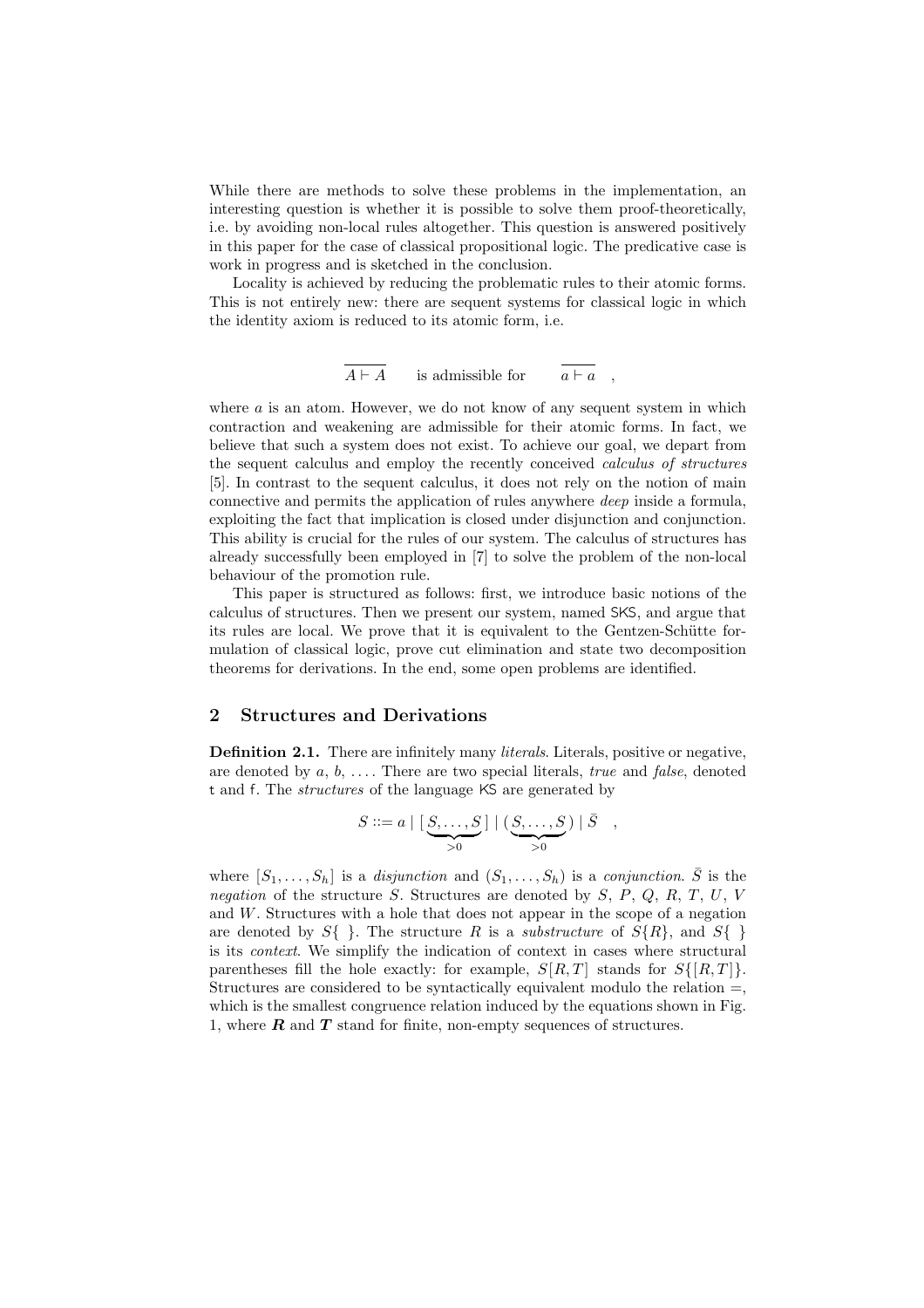|                     | Constants                                             |
|---------------------|-------------------------------------------------------|
| Associativity       | $[f,R]=[R]$                                           |
| $[R, [T]] = [R, T]$ | $(t, R) = (R)$                                        |
| $(R,(T)) = (R,T)$   |                                                       |
|                     | Negation                                              |
| Commutativity       | $\overline{t} = f$                                    |
| $[R,T] = [T,R]$     | $\overline{f}$ = t                                    |
| $(R,T)=(T,R)$       | $[R_1, \ldots, R_h] = (\bar{R}_1, \ldots, \bar{R}_h)$ |
| Singleton           | $(R_1,\ldots,R_h) = [\bar{R}_1,\ldots,\bar{R}_h]$     |
| $[R] = R = (R)$     | $\bar{\bar{R}}=R$                                     |

**Fig. 1.** Syntactic equivalence on structures

Structures are somewhere between formulae and sequents. They share with formulae their tree-like shape and with sequents the built-in, decidable equivalence modulo associativity and commutativity. Structures have a normal form, unique modulo commutativity, where negation only occurs in the form of negative literals and all constants that can be removed are removed. In all inductive arguments to come, structures are considered to be in normal form.

**Definition 2.2.** An *inference rule* is a scheme of the kind

$$
\rho \frac{S\{T\}}{S\{R\}} \quad ,
$$

where  $\rho$  is the *name* of the rule,  $S\{T\}$  is its *premise* and  $S\{R\}$  is its *conclusion*. The context  $S\{\}\$  may be empty. In an instance of  $\rho$ , the structure taking the place of R is called *redex* and the structure taking the place of T is called *contractum.* A *(formal) system*  $S$  is a set of inference rules.

**Definition 2.3.** A *derivation*  $\Delta$  in a certain formal system is a finite chain of instances of inference rules in the system:

$$
\pi' \frac{T}{V} \n\pi \frac{\vdots}{U} \n\rho' \frac{U}{R}
$$

.

A derivation can consist of just one structure. The topmost structure in a derivation is called the *premise* of the derivation, and the structure at the bottom is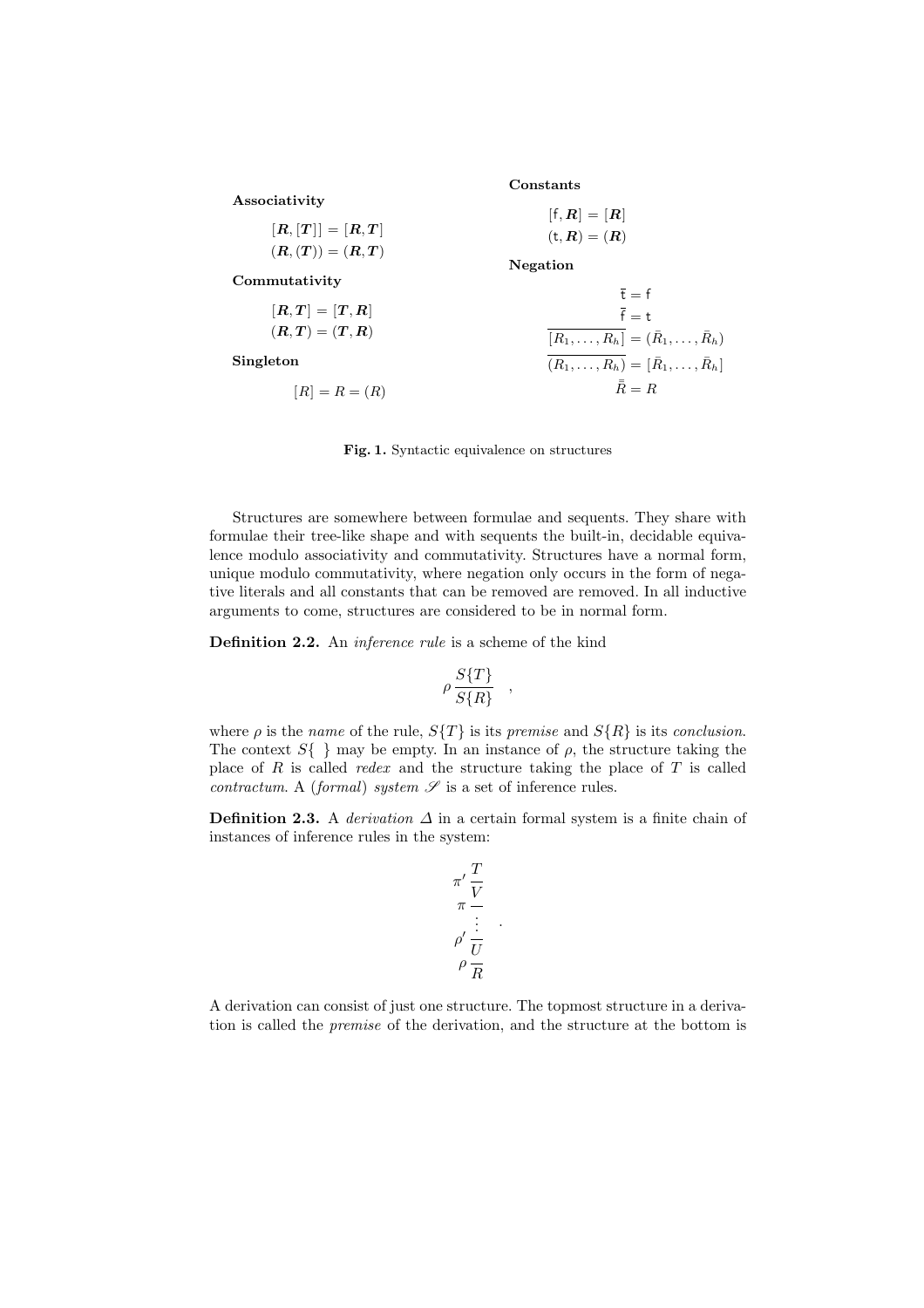called its *conclusion*. A derivation  $\Delta$  whose premise is T, whose conclusion is R, and whose inference rules are in  $\mathscr S$  will be indicated with T R  $\Delta \parallel \mathscr{S}$ . A *proof*  $\Pi$  in the calculus of structures is a derivation whose premise is t. It will be denoted by R  $\Pi$ <sup>*s*</sup>. A rule  $\rho$  is *strongly admissible* for a system  $\mathscr S$  if  $\rho \notin \mathscr S$  and for every T

instance of 
$$
\rho \frac{T}{R}
$$
 there is a derivation  $\Delta \parallel \mathcal{S}$ . A rule  $\rho$  permutes over a rule  $\pi$  (or  $R$ 

 $π$  *permutes under*  $ρ$ ) if for every derivation  $π$  $T$  $\rho \frac{U}{R}$  there is a derivation  $\rho \frac{T}{V}$   $\pi \frac{R}{R}$ for

some structure V.

# **3 System SKS**

System SKS is shown in Fig. 2. The first S stands for "symmetric" or "self-dual", meaning that for each rule its dual (or contrapositive) is also in the system. The K stands for "klassisch" as in Gentzen's LK and the last S means that it is a system on structures.

The rules ai↓,s, m, aw↓, ac↓ are called respectively *atomic identity*, *switch*, *medial*, *atomic weakening* and *atomic contraction*. Their dual rules carry the same name prefixed with a "co-", so e.g. aw↑ is called *atomic co-weakening*. The rule ai↑ is special, it is called *atomic cut*. Rules ai↓, aw↓, ac↓ are called *down-rules* and their duals are called *up-rules*.

Note that no rule requires the duplication or the comparison of structures of unbounded size. The atomic rules only need to duplicate or compare literals. The two rules that involve structures of unbounded size are m and s. Since they do not duplicate or compare the structures held by  $R, T, U$  and  $V$ , there is no need to inspect those structures at all. Consider structures represented as trees in the obvious way. Then the switch rule can be implemented by changing the marking of two nodes and exchanging two pointers (similarly for medial):



In the sequent calculus, a logical rule gives meaning to the main connective of a formula by saying that the formula is provable if certain immediate subformulae are provable. During a proof-search, formulae successively get decomposed, with their main connectives disappearing.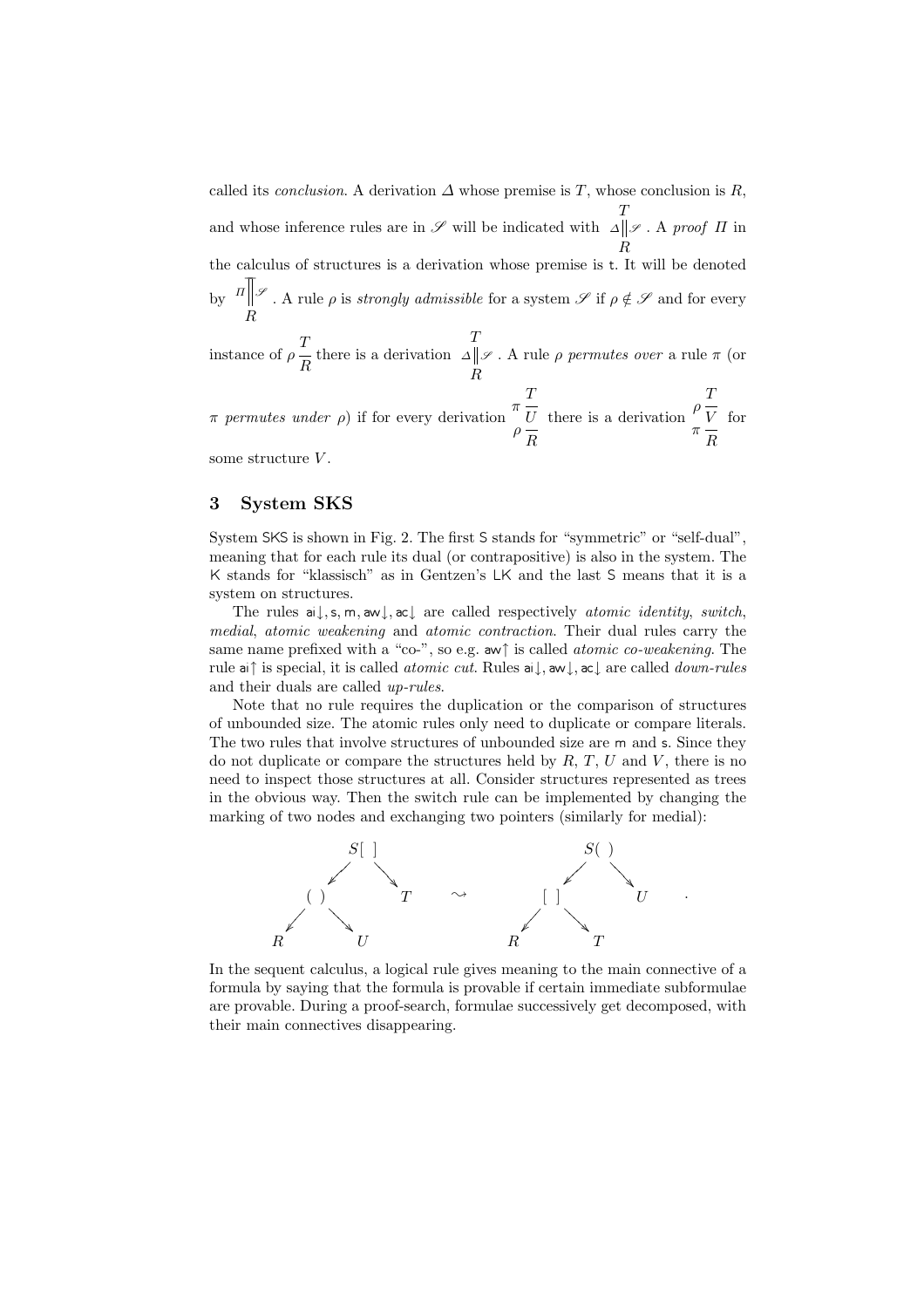$$
\begin{array}{ll}\n\text{ai}\downarrow \frac{S\{\mathbf{t}\}}{S[a,\bar{a}]} & \text{ai}\uparrow \frac{S(a,\bar{a})}{S\{\mathbf{f}\}} \\
\text{s}\frac{S([R,U],T)}{S[(R,T),U]} \\
\text{m}\frac{S[(R,U),(T,V)]}{S([R,T],[U,V])} \\
\text{aw}\downarrow \frac{S\{\mathbf{f}\}}{S\{a\}} & \text{aw}\uparrow \frac{S\{a\}}{S\{\mathbf{t}\}} \\
\text{ac}\downarrow \frac{S[a,a]}{S\{a\}} & \text{ac}\uparrow \frac{S\{a\}}{S(a,a)}\n\end{array}
$$

**Fig. 2.** System SKS

The rules switch and medial of system SKS do not fit into this scheme. Not only are they applicable deep inside a formula (or structure, for that matter), there also is no main connective that is removed. While there is a connection between the switch rule and the R∧ rule in the sequent calculus (cf. the proof of Theorem 4.2), the medial rule bears no resemblance of any sequent calculus rule. Its premise is a disjunction and its conclusion a conjunction. This is impossible in the sequent calculus, where the conclusion of a rule is always a disjunction (a sequent) and the premise of a rule is either also a disjunction (for single premise rules) or a conjunction (for two premise rules, since the two premises are logically in a conjunction).

**Remark 3.1.** When talking about derivations, taking the dual means turning them upside-down, thereby exchanging premise and conclusion, and replacing each connective and constant by its De Morgan dual. For example



While atomic rules are good e.g. from the point of view of mechanized proofsearch, they are cumbersome for a user of the system. Of course, it should be possible to contract and weaken on arbitrarily large formulas, just as it should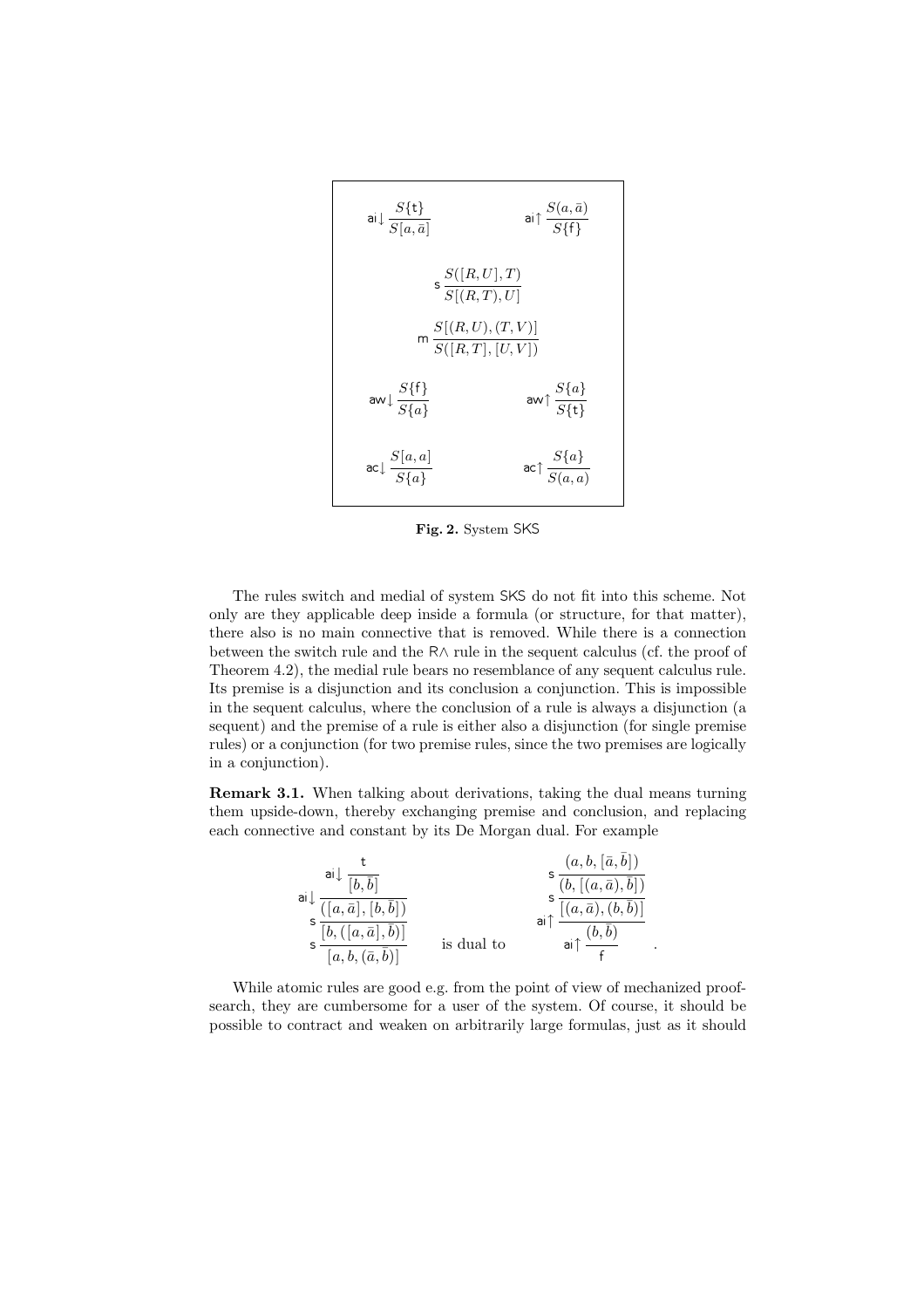

**Fig. 3.** General identity, weakening, contraction and their duals

be possible to introduce arbitrarily large lemmas through the cut rule. Figure 3 shows the general, i.e. non-atomic, versions of the atomic rules in SKS. The following theorem shows that they can be used.

**Theorem 3.2.** General identity, weakening, contraction and their duals, i.e. the rules {i↓, i↑, w↓, w↑, c↓, c↑} are strongly admissible for system SKS. In particular, the rules i↓, w↓ and c↓ are strongly admissible for {ai↓,s}, {aw↓, ac↑} and {ac↓, m}, respectively. Dually, the rules i↑, w↑ c↑ are strongly admissible for  $\{ai\uparrow, s\}, \{aw\uparrow, ac\downarrow\} \text{ and } \{ac\uparrow, m\}, \text{ respectively.}$ 

*Proof.* We will show strong admissibility of the rules  $\{i\downarrow, w\downarrow, c\downarrow\}$  for the respective subsystems of SKS. The proof of strong admissibility of their co-rules is dual.

Given an instance of one of the following rules:

$$
\mathsf{i}\!\downarrow \frac{S\{\mathsf{t}\}}{S[R,\bar{R}]}\quad,\qquad \mathsf{w}\!\downarrow \frac{S\{\mathsf{f}\}}{S\{R\}}\quad,\qquad \mathsf{c}\!\downarrow \frac{S[R,R]}{S\{R\}}\quad,
$$

construct a new derivation by structural induction on R:

- 1. R is a literal: Then the instance of the general rule is also an instance of its atomic form.
- 2.  $R = [P, Q]$ , where  $P \neq f \neq Q$ : Note that  $[f, f] = f$ . Apply the induction hypothesis respectively on

$$
\begin{array}{ccc}\n\downarrow & \frac{S\{\mathbf{t}\}}{S[Q,\bar{Q}]} \\
\downarrow & \frac{S([P,\bar{P}],[Q,\bar{Q}])}{S[Q,([P,\bar{P}],\bar{Q})]} \\
\downarrow & & \mathbf{w}\downarrow & \frac{S\{\mathbf{f}\}}{S[\mathbf{f},Q]} \\
\downarrow & & \frac{S[P,P,Q,Q]}{S[P,Q,\bar{P},Q]} \\
\downarrow & & \frac{S[P,P,Q,Q]}{S[P,Q]} \\
\end{array}
$$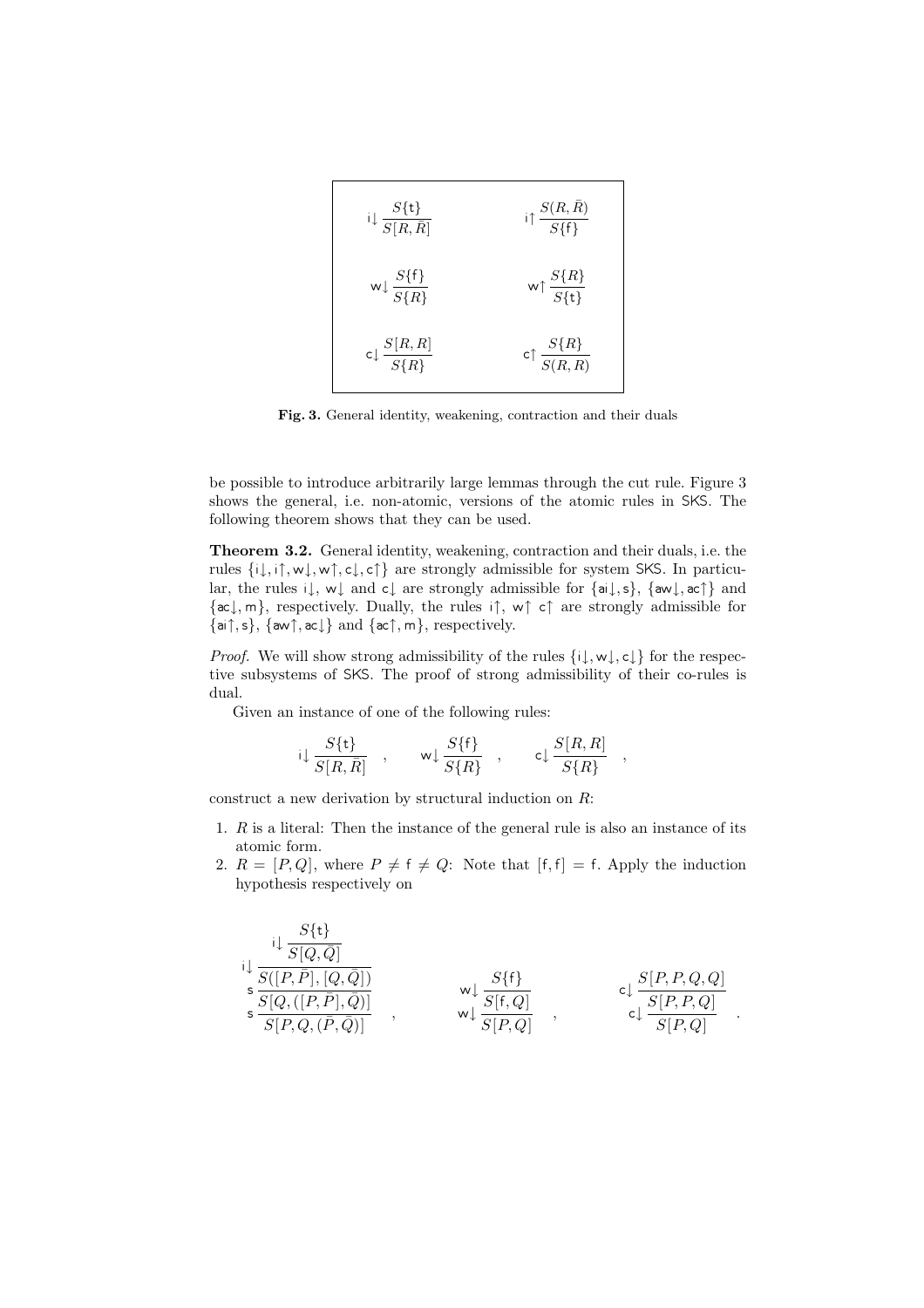3.  $R = (P, Q)$ , where  $P \neq t \neq Q$ : Apply the induction hypothesis respectively on

$$
\begin{array}{llll}\n\downarrow & \frac{S\{\mathbf{t}\}}{S[Q,\bar{Q}]} \\
\downarrow & \frac{S\{[\bar{P},\bar{Q},Q]\}}{S[\bar{Q},([P,\bar{P}],Q)]} \\
\downarrow & \frac{S\{[\bar{P},\bar{Q},(P,Q)]\}}{S[\bar{P},\bar{Q},(P,Q)]} \\
\downarrow & \frac{S\{\mathbf{t}\}}{S(\mathbf{t},Q)} \\
\downarrow & \frac{S\{\mathbf{t}\}}{S(\mathbf{t},Q)} \\
\downarrow & \frac{S\{\mathbf{t}\}}{S(\mathbf{t},Q)} \\
\downarrow & \frac{S\{[\bar{P},Q),(P,Q)]}{S(\mathbf{t},Q)} \\
\downarrow & \frac{S\{[\bar{P},P],[Q,Q]\}}{S(\mathbf{t},Q)} \\
\downarrow & \frac{S\{[\bar{P},Q),(P,Q]\}}{S(\mathbf{t},Q)} \\
\downarrow & \frac{S\{[\bar{P},Q),(P,Q]\}}{S(\mathbf{t},Q)} \\
\downarrow & \frac{S\{[\bar{P},Q),(P,Q]\}}{S(\mathbf{t},Q)} \\
\downarrow & \frac{S\{[\bar{P},Q),(P,Q]\}}{S(\mathbf{t},Q)} \\
\downarrow & \frac{S\{[\bar{P},Q),(P,Q]\}}{S(\mathbf{t},Q)} \\
\downarrow & \frac{S\{[\bar{P},Q),(P,Q]\}}{S(\mathbf{t},Q)} \\
\downarrow & \frac{S\{[\bar{P},Q),(P,Q]\}}{S(\mathbf{t},Q)} \\
\downarrow & \frac{S\{[\bar{P},Q),(P,Q]\}}{S(\mathbf{t},Q)} \\
\downarrow & \frac{S\{[\bar{P},Q),(P,Q]\}}{S(\mathbf{t},Q)} \\
\downarrow & \frac{S\{[\bar{P},Q),(P,Q]\}}{S(\mathbf{t},Q)} \\
\downarrow & \frac{S\{[\bar{P},Q),(P,Q]\}}{S(\mathbf{t},Q)} \\
\downarrow & \frac{S\{[\bar{P},Q),(P,Q]\}}{S(\mathbf{t},Q)} \\
\downarrow & \frac{S\{[\bar{P},Q),(P,Q]\}}{S(\mathbf{t},Q)} \\
\downarrow & \frac{S\{[\bar{P},Q),(P,Q]\}}{S(\mathbf{t},Q)} \\
\downarrow
$$

**Example 3.3.** Here are two proofs, one using the general rules, the other one in SKS, i.e. without using the general rules:



# **4 Equivalence to Classical Logic**

In this section we will see translations between system SKS and system GS1p, a Gentzen-Schütte formulation of classical logic [8]. Derivations in GS1p are translated to derivations in SKS (without introducing cuts), and proofs in SKS are translated to proofs in GS1p (possibly introducing cuts). Cut elimination for SKS is a consequence of these translations and cut elimination in GS1p.

System  $GSDp$  is shown in Figure 4. Its formulae are denoted by  $A$  and  $B$ . They contain negation only on atoms. Sequents are denoted by  $\Sigma$  or by  $\vdash A_1,\ldots,A_h$ , where  $h \geq 0$ . Multisets of formulae are denoted by  $\Phi$  and  $\Psi$ . Derivations are  $\Sigma_1 \cdots \Sigma_h$ 

denoted by  $\Delta$  or  $\frac{1}{\sqrt{2}}$ Σ , where  $h \geq 0$ , the sequents  $\Sigma_1, \ldots, \Sigma_h$  are the

premises and  $\Sigma$  is the conclusion. Proofs are denoted by  $\Pi$ .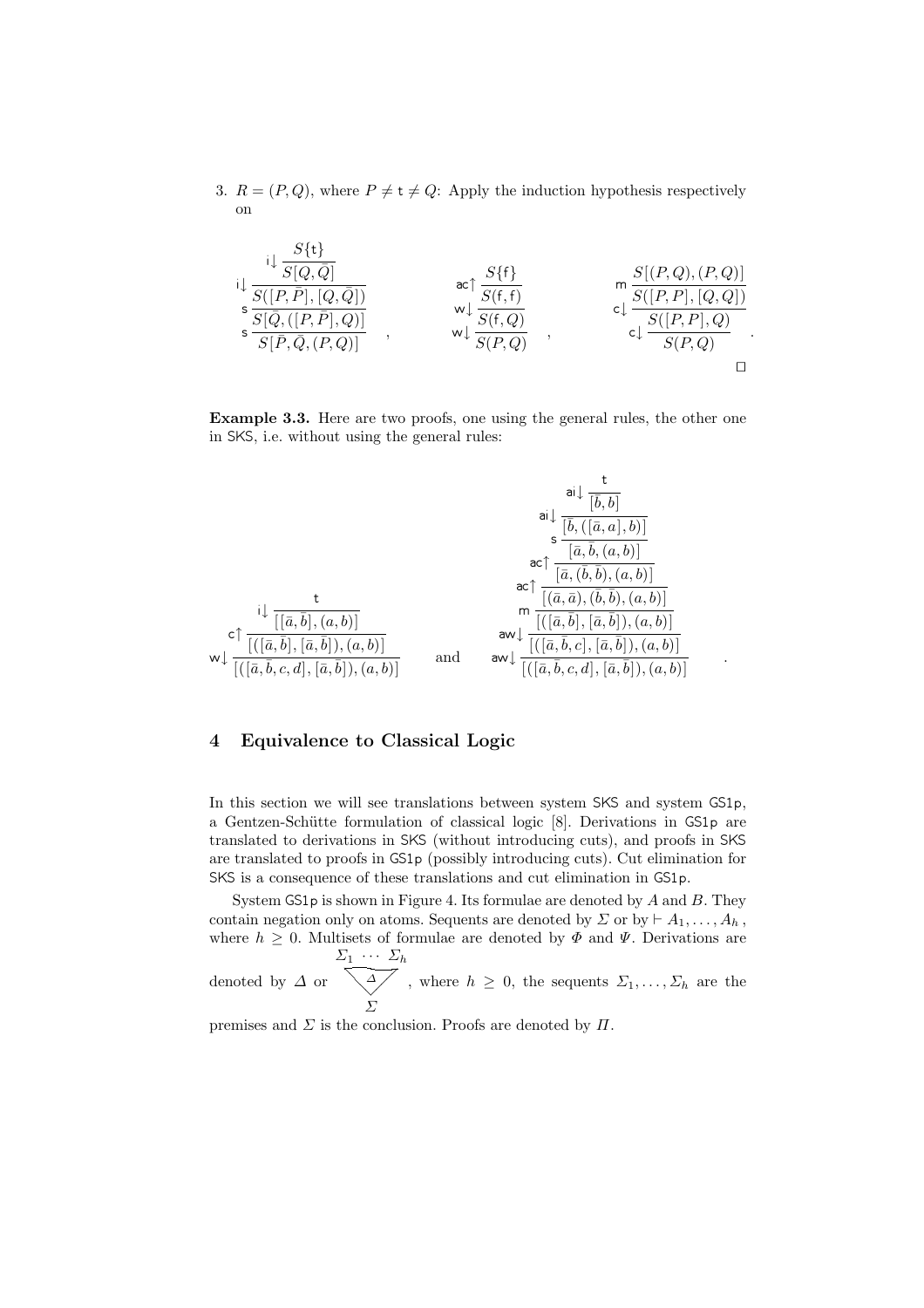$$
\mathsf{A} \times \frac{\mathsf{L} \times \mathsf{L} \mathsf{L} \mathsf{A} \mathsf{A}}{\mathsf{L} \mathsf{A} \mathsf{A} \mathsf{A}} \qquad \mathsf{Cut} \frac{\mathsf{L} \cdot \Phi, A \quad \mathsf{L} \Psi, \bar{A}}{\mathsf{L} \Phi, \Psi}
$$
\n
$$
\mathsf{R} \vee_{\mathsf{L}} \frac{\mathsf{L} \cdot \Phi, A}{\mathsf{L} \Phi, A \lor B} \qquad \mathsf{R} \vee_{\mathsf{R}} \frac{\mathsf{L} \cdot \Phi, B}{\mathsf{L} \Phi, A \lor B} \qquad \mathsf{R} \wedge \frac{\mathsf{L} \cdot \Phi, A \quad \mathsf{L} \Phi, B}{\mathsf{L} \Phi, A \land B}
$$
\n
$$
\mathsf{R} \mathsf{C} \frac{\mathsf{L} \cdot \Phi, A, A}{\mathsf{L} \Phi, A} \qquad \mathsf{R} \mathsf{W} \frac{\mathsf{L} \cdot \Phi}{\mathsf{L} \Phi, A}
$$

Fig. 4. GS1p: classical logic in Gentzen-Schütte form

**Definition 4.1.** The functions  $\frac{1}{\cdot \cdot \cdot}$  and  $\frac{1}{\cdot \cdot \cdot}$  given below transform formulae in  $GS1p$  into structures and vice versa:

$$
\begin{array}{rcl}\n\underline{a}_{\kappa} & = & a, & \underline{a}_{\kappa} & = & a \\
\underline{A \vee B}_{\varsigma} & = & [\underline{A}_{\varsigma}, \underline{B}_{\varsigma}], & \underline{f}_{\kappa} & = & a^{\bullet} \vee \bar{a}^{\bullet} \\
\underline{A \wedge B}_{\varsigma} & = & (\underline{A}_{\varsigma}, \underline{B}_{\varsigma}) & [\underline{R}, T]_{\kappa} & = & \underline{R}_{\kappa} \vee \underline{T}_{\kappa}, \\
\underline{(R, T)}_{\kappa} & = & \underline{R}_{\kappa} \wedge \underline{T}_{\kappa},\n\end{array}
$$

where  $a^{\bullet}$  denotes a fixed arbitrarily chosen atom. The domain of  $\frac{1}{s}$  is extended to sequents by  $\underline{\vdash}_{s} = f$  and  $\underline{\vdash} A_1, \ldots, A_{h_s} = [\underline{A_1_s}, \ldots, \underline{A_{h_s}}],$  where  $\overline{h} > 0$ .

**Theorem 4.2.** For every derivation  $\Sigma_1 \cdots \Sigma_h$  $\frac{\Delta}{\Sigma}$ Σ in GS1p there exists a derivation

in SKS 
$$
\frac{(\Sigma_{1_s}, \dots, \Sigma_{h_s})}{\|\text{SKs}\|}
$$
.

*Proof.* By structural induction on ∆.

### **Base Cases**

If 
$$
\Delta = \Sigma
$$
, take  $\underline{\Sigma}_{s}$ , otherwise, if  $\Delta = Ax \frac{}{\vdash A, \overline{A}}$  then take  $i \downarrow \frac{t}{[A_{s}, \overline{A}_{s}]}.$ 

## **Inductive Cases**

We show the case where  $\Delta =$  $\Sigma'_1 \cdots \Sigma'_k$  $-\sqrt{\frac{1}{\Phi(A)}}$  $\Sigma_1'' \cdots \Sigma_l''$  $\begin{array}{c}\n\searrow \\
\downarrow \phi \quad B\n\end{array}$  $R \wedge \frac{\vdash \Phi, A \qquad \vdash \Phi, B}{\vdash \Phi, A \wedge B}$ . The translations for

other cases can be done in a similar way. By inductive hypothesis, we have the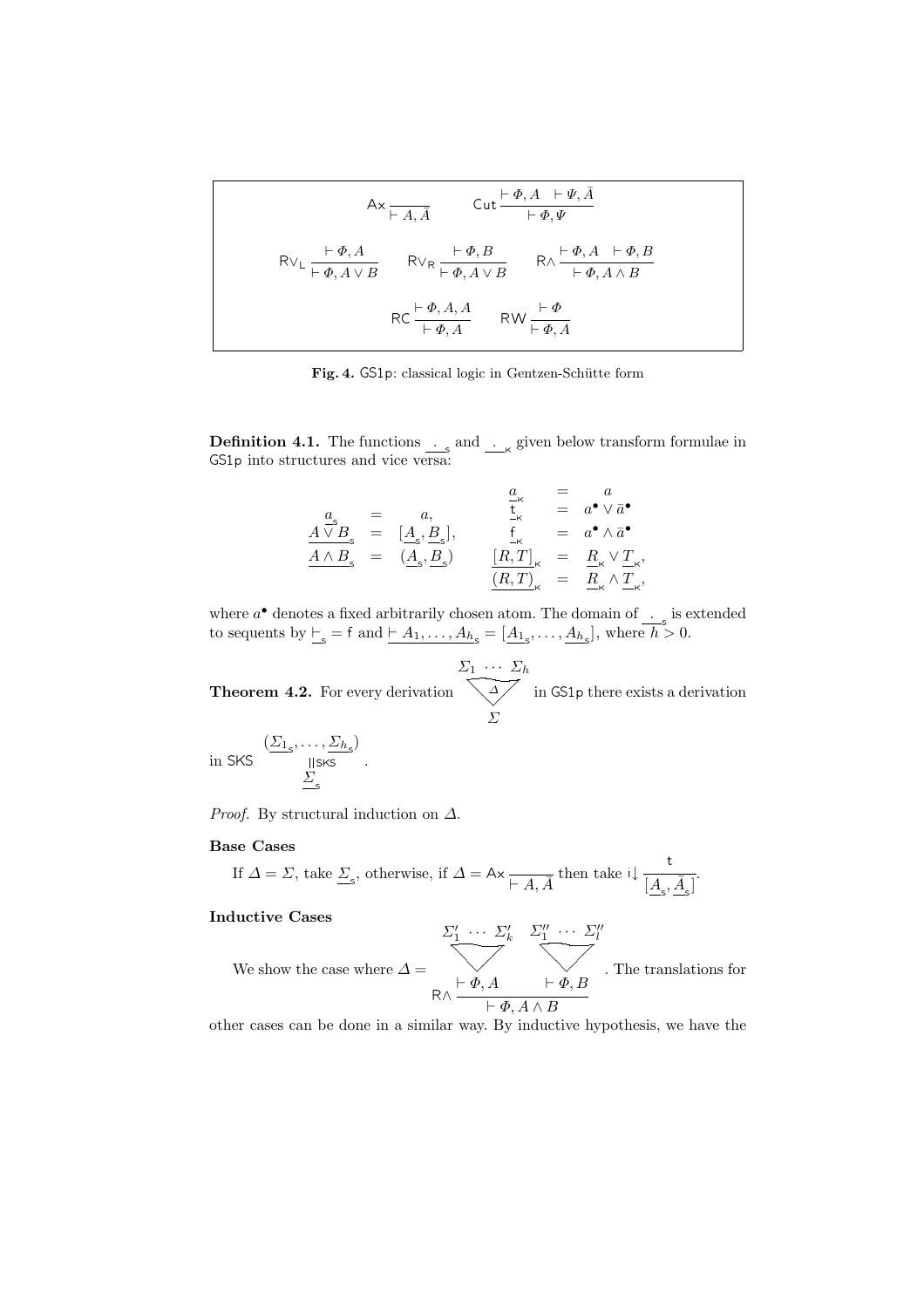following derivations:

$$
\begin{array}{ccc}\n(\underline{\Sigma'_{1_s}},\ldots,\underline{\Sigma'_{k_s}}) & (\underline{\Sigma'_{1_s}},\ldots,\underline{\Sigma'_{k_s}},\underline{\Sigma'_{1_s}},\ldots,\underline{\Sigma''_{l_s}}) \\
\Delta_1\|{\rm sks} & {\rm and} & \Delta_2\|{\rm sks} & \Rightarrow & \Delta_1,\Delta_2\|{\rm sks} \\
[\underline{\varPhi}_s,\underline{A}_s] & [\underline{\varPhi}_s,\underline{B}_s] & \zeta_2\| \underline{\varphi}_s, \underline{B}_s] \\
[\underline{\varPhi}_s,\underline{A}_s] & [\underline{\varPhi}_s,\underline{B}_s] & \zeta_2\| \underline{\varphi}_s, (\underline{A}_s,\underline{B}_s)] \\
\end{array}.
$$

 $\Box$ 

**Corollary 4.3.** If  $\vdash A$  is provable in GS1p then  $\underline{\vdash A_s}$  is provable in SKS. **Theorem 4.4.** If P is provable in SKS then  $\vdash \underline{P}_{\kappa}$  is provable in GS1p.

*Proof.* Let  $P = S\{R\}$  and  $S\{T\}$  $\rho \frac{S[T]}{S\{R\}}$  $\pi$ <sub>SKS</sub> be its proof in SKS. The proof of this theorem

is based on a known property of GS1p, that is, if  $\vdash \underline{R}_{\kappa}, \overline{\underline{T}}_{\kappa}$  is provable then so is  $\vdash \underline{S\{R\}}_{\ltimes}, \overline{S\{T\}}_{\ltimes}.$ 

# **Base Cases**

If 
$$
\Pi = \text{t}
$$
 then take  $R \vee_L; R \vee_R \frac{Ax \overline{h a^{\bullet}, \bar{a}^{\bullet}}}{R \overline{C}} \frac{A \times \overline{h a^{\bullet} \vee \bar{a}^{\bullet}}}{\overline{a^{\bullet} \vee \bar{a}^{\bullet}} \cdot \overline{a^{\bullet} \vee \bar{a}^{\bullet}}}, \text{ otherwise, if } \Pi = \text{ai} \downarrow \frac{\text{t}}{[a, \bar{a}]}$ 

then take the same derivation, but with  $a^{\bullet}$  replaced by a.

#### **Inductive Cases**

We assume that  $S(T)_{K}$  is provable in GS1p. By using the cut rule, we get  $\sub{\mathsf{Cut}} \frac{\vdash S\{T\}_\mathsf{K} \ \vdash S\{R\}_\mathsf{K}, \overline{S\{T\}}_\mathsf{K}}$  $\vdash S\{R\}_{\kappa}$ . It is enough to show that  $\vdash \underline{R}_{\kappa}, \underline{\bar{T}}_{\kappa}$  is provable. We show the case for  $\rho = s \frac{S([U, V], W)}{S[(U, W), V]}$ . The property holds for the rest of the rules of SKS as well, as can easily be verified.

$$
\begin{aligned} &\text{RW}^2 \frac{\mathsf{A} \times \overline{\underbrace{\vdash U_\kappa, \overline{U}_\kappa}_{\mathsf{R} \wedge} \underbrace{\overline{U_\kappa}, \overline{W}_\kappa}_{\mathsf{R} \wedge} \frac{\mathsf{A} \times \overline{\underbrace{\vdash V_\kappa, \overline{V}_\kappa}_{\mathsf{R}}}_{\mathsf{R} \wedge \underbrace{\overline{U_\kappa}, \overline{V}_\kappa}_{\mathsf{R} \wedge} \frac{\overline{V_\kappa}, \overline{W}_\kappa}_{\mathsf{R} \wedge \overline{U_\kappa}, \overline{W}_\kappa}_{\mathsf{R} \wedge \overline{U_\kappa}, \overline{W}_\kappa} \frac{\mathsf{A} \times \overline{\underbrace{\vdash W_\kappa, \overline{W}_\kappa}_{\mathsf{R} \wedge \overline{W}_\kappa}, \overline{W}_\kappa}{\mathsf{R} \wedge \underbrace{\vdash U_\kappa, \overline{V}_\kappa, \overline{U}_\kappa \wedge \overline{V}_\kappa, \overline{W}_\kappa}_{\mathsf{R} \wedge \overline{U_\kappa} \wedge \overline{W}_\kappa}, \overline{W}_\kappa, \overline{U_\kappa}, \overline{W}_\kappa, \overline{W}_\kappa}_{\mathsf{R} \wedge \overline{U_\kappa} \wedge \overline{W}_\kappa)^2} \frac{\mathsf{A} \times \overline{\underbrace{\vdash W_\kappa, \overline{W}_\kappa}_{\mathsf{R} \wedge \overline{W}_\kappa}, \overline{W}_\kappa}_{\mathsf{R} \wedge \overline{W}_\kappa}, \overline{W}_\kappa, \overline{W}_\kappa, \overline{W}_\kappa, \overline{W}_\kappa, \overline{W}_\kappa}_{\mathsf{R} \wedge \overline{W}_\kappa} \frac{\mathsf{A} \times \overline{\underbrace{\vdash W_\kappa, \overline{W}_\kappa}_{\mathsf{R} \wedge \overline{W}_\kappa}, \overline{W}_\kappa}{\mathsf{R} \wedge \underbrace{\vdash U_\kappa \wedge \underline{W}_\kappa \vee \vee \underline{W}_\kappa, \overline{U}_\kappa \wedge \overline{W}_\kappa)}_{\math
$$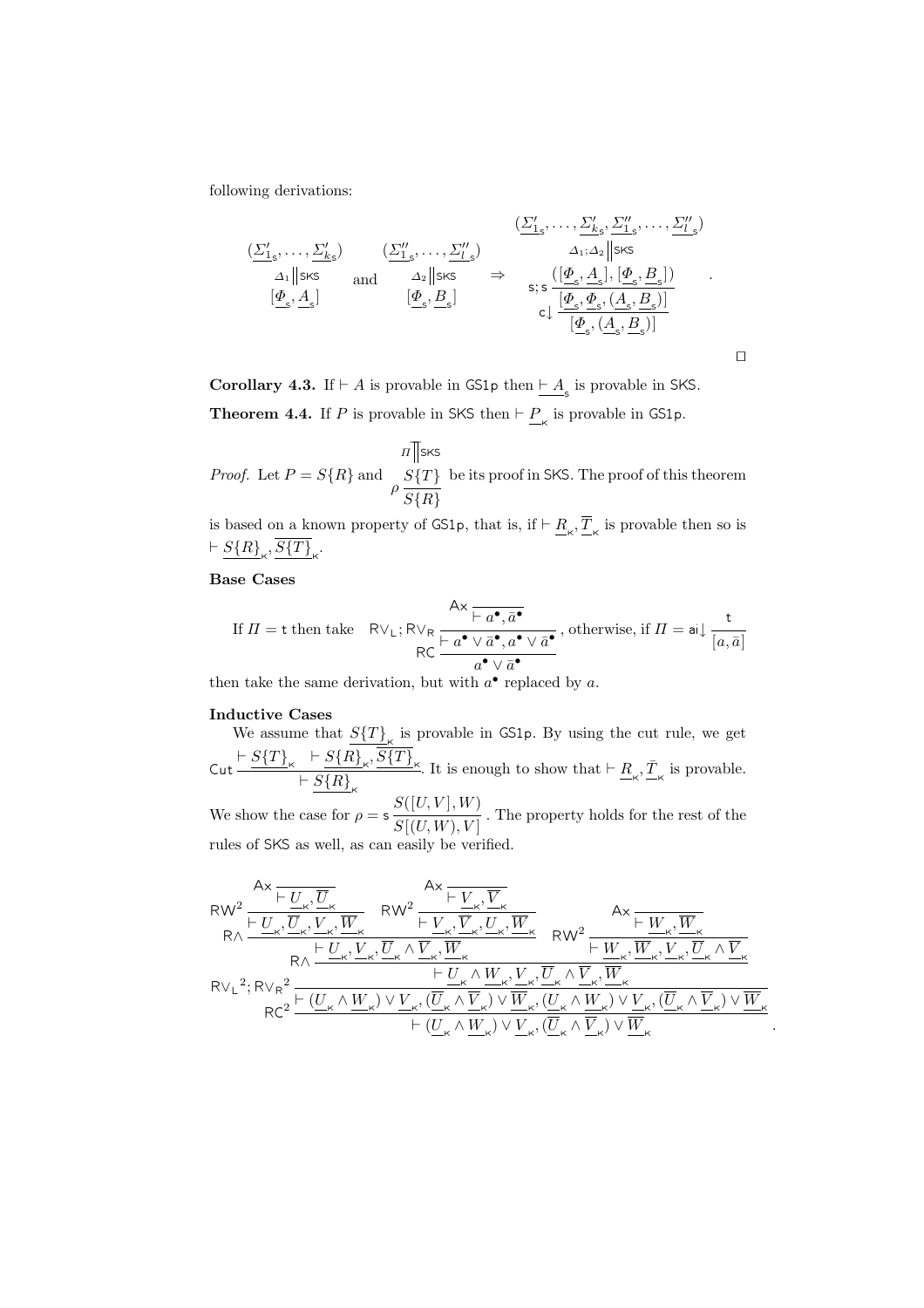The rule  $\rho^n$  denotes *n* applications of  $\rho$ .

Cut elimination for SKS can be obtained by using the above translations: Given a proof  $\Pi$  in SKS, we can transform it to a proof  $\Pi'$  in GS1p and eliminate all the cuts there. The resulting cut-free proof in GS1p can then be translated back to a proof  $\Pi''$  in SKS. The complete case analysis of the proof of Theorem 4.2 shows that this transformation does not produce new cuts, and hence  $\Pi''$  is a cut-free proof in SKS.

### **5 Cut Elimination and Decomposition**

There is a very natural way of proving cut elimination for system SKS by using semantics, using the idea employed in [8] for the system G3. The proof actually gives us something more than just cut elimination, it eliminates all up-rules and also yields a decomposition of proofs into separate phases.

.

### **Theorem 5.1 (Cut Elimination, semantically).**

For every proof 
$$
\begin{array}{c}\n\begin{array}{c}\n\end{array}\n\end{array}
$$
\n
$$
\begin{array}{c}\nS'' \\
\text{For every proof } S\n\end{array}
$$
\n
$$
\begin{array}{c}\nS'' \\
\begin{array}{c}\nS'' \\
\parallel \{\text{aw1}\} \\
S' \\
\parallel \{\text{s},\text{ac}\downarrow,\text{m}\}\n\end{array}
$$

*Proof.* Consider the rule *distribute*

$$
\mathsf{d} \downarrow \frac{S([R,T],[R,U])}{S[R,(T,U)]},
$$

which can be realized by a contraction and two switches:

$$
\mathsf{s}\frac{S([R,T],[R,U])}{\mathsf{s}\frac{S[R,([R,T],U)]}{S[R,R,(T,U)]}}
$$
  

$$
\mathsf{c}\downarrow \frac{S[R,R,(T,U)]}{S[R,(T,U)]}
$$

and thus by Theorem 3.2 is strongly admissible for  $\{s, ac\}$ ,  $m\}$ . Build a derivation  $S'$ 

S  ${d\downarrow}$ , by going upwards from S applying d $\downarrow$  as many times as possible. Then

 $S'$  will be in conjunctive normal form, i.e.

 $S' = ( [a_{11}, a_{12}, \ldots], [a_{21}, a_{22}, \ldots], \ldots, [a_{n1}, a_{n2}, \ldots] )$ .

S is valid because there is a proof of it. The rule  $d\downarrow$  is invertible, so S' is also valid. A conjunction is valid only if all its immediate substructures are valid. Those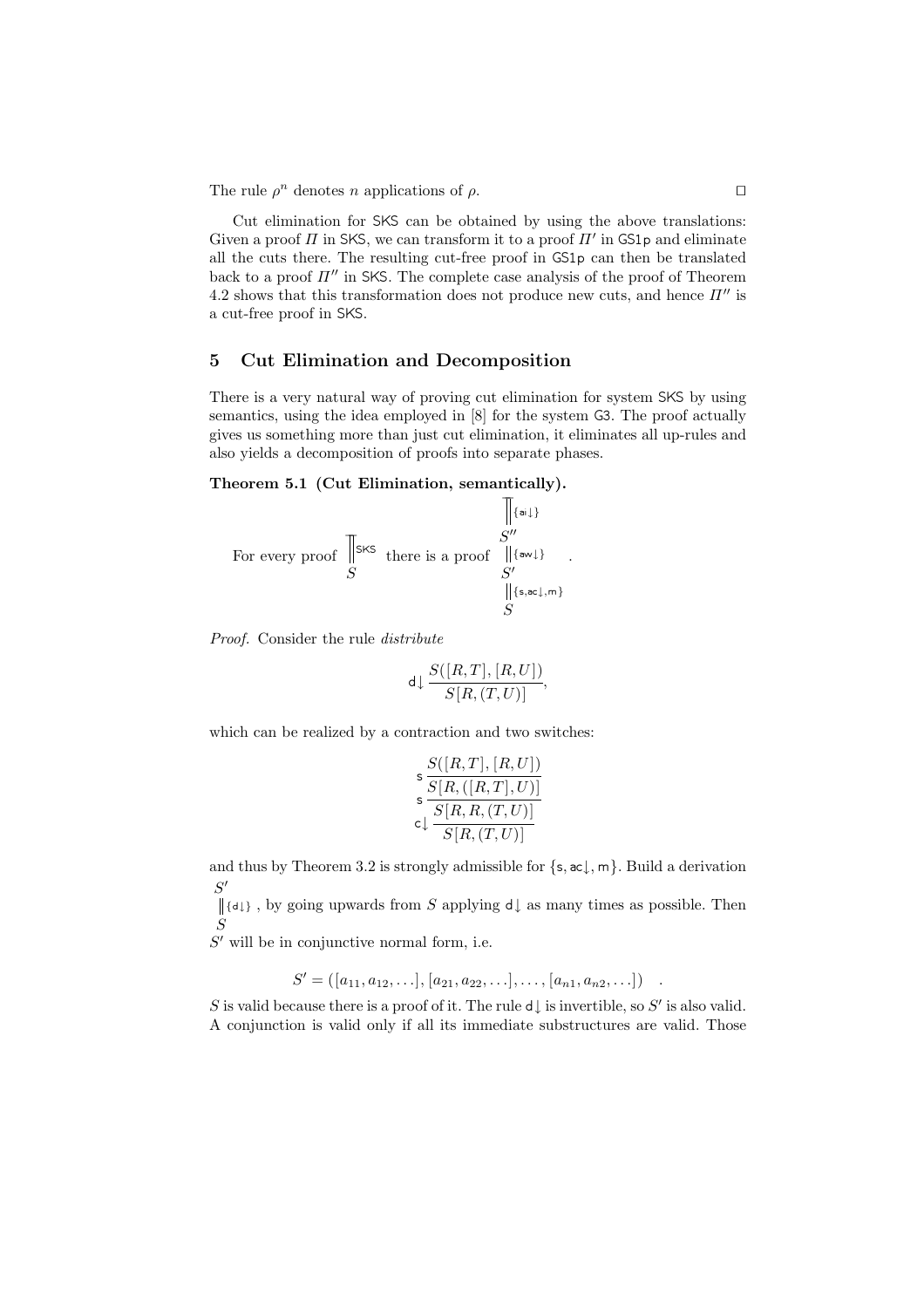are disjunctions of atoms. A disjunction of atoms is valid only if it contains an atom a together with its negation  $\bar{a}$ . Thus, more specifically, S' is of the form

$$
S' = ([b_1, \bar{b}_1, a_{11}, a_{12}, \ldots], [b_2, \bar{b}_2, a_{21}, a_{22}, \ldots], \ldots, [b_n, \bar{b}_n, a_{n1}, a_{n2}, \ldots])
$$
  
Let  $S'' = ([b_1, \bar{b}_1], [b_2, \bar{b}_2], \ldots, [b_n, \bar{b}_n])$   
Obviously, there is a derivation  $\parallel \{\text{sw1}\}$  and a proof  $\parallel \{\text{si1}\}$ .

Let us call system KS the rules shown in Fig. 5. We know that for proof-search in SKS system KS is sufficient:

**Corollary 5.2.** For every proof 
$$
\[ \]\[ S \]
$$

As a result of cut elimination, sequent systems fulfill the subformula property. Our case is different, because our rules do not split the derivation according to the main connective of the active formula. However, system KS satisfies the main consequence of the subformula property: no new atoms have to be introduced in proof-search, i.e. the branching of the search tree is finite.

$$
a \downarrow \frac{S\{\mathbf{t}\}}{S[a,\bar{a}]} \qquad a \text{and} \frac{S\{\mathbf{f}\}}{S\{a\}} \qquad a \text{and} \frac{S[a,a]}{S\{a\}}
$$

$$
s \frac{S([R,T],U)}{S[(R,U),T]} \qquad m \frac{S[(R,T),(U,V)]}{S([R,U],[T,V])}
$$

**Fig. 5.** System KS

Given that in system SKS the identity is a rule, not an axiom as in the sequent calculus, a natural question to ask is whether the applications of the identity rule can be restricted to the top of a derivation. For proofs, this question is already answered positively by Theorem 5.1. It turns out that it is also true for derivations. Because of the duality between ai↓ and ai↑ we can also push the cuts to the bottom of a derivation. While this can be obtained in the sequent calculus (using cut elimination), it can not be done with a simple permutation argument.

We first reduce atomic identity and cut to *shallow* atomic identity and cut, the following rules:

$$
\mathrm{ai}_{\mathsf{s}} {\downarrow} \frac{S}{(S,[a,\bar{a}])} \qquad \text{and} \qquad \mathrm{ai}_{\mathsf{s}} {\uparrow} \frac{[S,(a,\bar{a})]}{S} \quad .
$$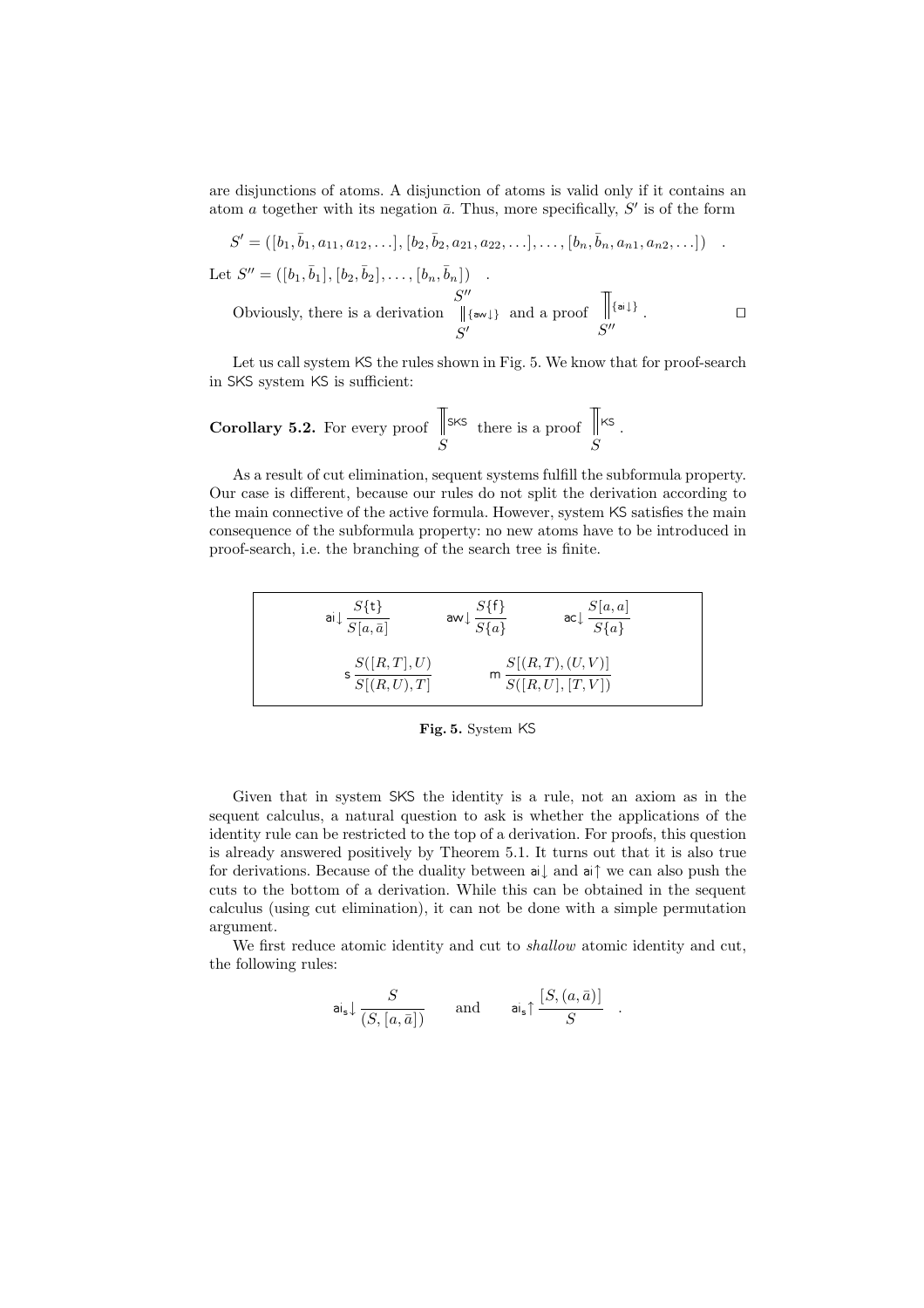**Lemma 5.3.** The rule ai↓ is strongly admissible for  $\{a_i\}$ , s}. Dually, the rule ai↑ is strongly admissible for  $\{a_i, \uparrow, s\}$ .

*Proof.* By an easy structural induction on the context  $S\{\}\.$  Details are in [1].  $\Box$ 

**Theorem 5.4 (Decomposition: separation of identity and cut).**

$$
\begin{array}{c}\nT \\
\parallel_{\{\mathsf{ai}\,\downarrow\}} \\
\text{For every derivation } \parallel_{\mathsf{SKS}} \text{ these is a derivation } \parallel_{\mathsf{SKS}\setminus\{\mathsf{ai}\,\downarrow,\mathsf{ai}\,\uparrow\}} \\
R\n\end{array}.
$$
\n
$$
\begin{array}{c}\nT \\
V \\
U \\
\parallel_{\{\mathsf{ai}\,\uparrow\}} \\
R\n\end{array}.
$$

*Proof.* By Lemma 5.3 we can reduce atomic identities to shallow atomic identities and the same for the cuts. It is easy to check that the rule ais↓ permutes over every rule in SKS and the rule ais↑ permutes under every rule in SKS. Instances of ais↓ and ais↑ are instances of ai↓ and ai↑, respectively.

Contraction allows the repeated use of a statement in a proof by allowing to copy it at will. It should be possible to copy everything needed in the beginning, and then go on with the proof without ever having to copy again. This intuition is made precise by the following theorem and holds for system SKS. We do not know of such a result for the sequent calculus. There are sequent systems for classical propositional logic that do not have an explicit contraction rule, however, they treat the context additively, so contraction is "built-in" and used throughout the proof.

#### **Theorem 5.5 (Decomposition: separation of atomic contraction).**

$$
\begin{array}{c}\nT \\
\parallel {\{\scriptstyle \infty\uparrow\}} \\
\text{For every derivation } \parallel \text{sks there is a derivation } \parallel \text{sks} \setminus {\{\scriptstyle \infty\downarrow,\scriptstyle \infty\uparrow\}} \\
R\n\end{array}.
$$
\n
$$
\begin{array}{c}\nT \\
V \\
\parallel {\{\scriptstyle \infty\uparrow\}} \\
U \\
\parallel {\{\scriptstyle \infty\downarrow\}} \\
R\n\end{array}.
$$

*Proof.* The obstacles to permuting up the instances of  $ac$ <sup> $\uparrow$ </sup> and down those of  $ac \downarrow$ are identity and cut, respectively. The solution is to turn the derivation into a proof, eliminate the cuts, turn the proof into a derivation again (using one cut), and then permuting up or down the contractions. The proof can be found in [1].

## **6 Conclusions and Open Problems**

We have presented SKS, a system of inference rules for classical logic in the calculus of structures. Its main novelty is that all rules are local and their computational cost can thus be bounded. To achieve this, the greater expressivity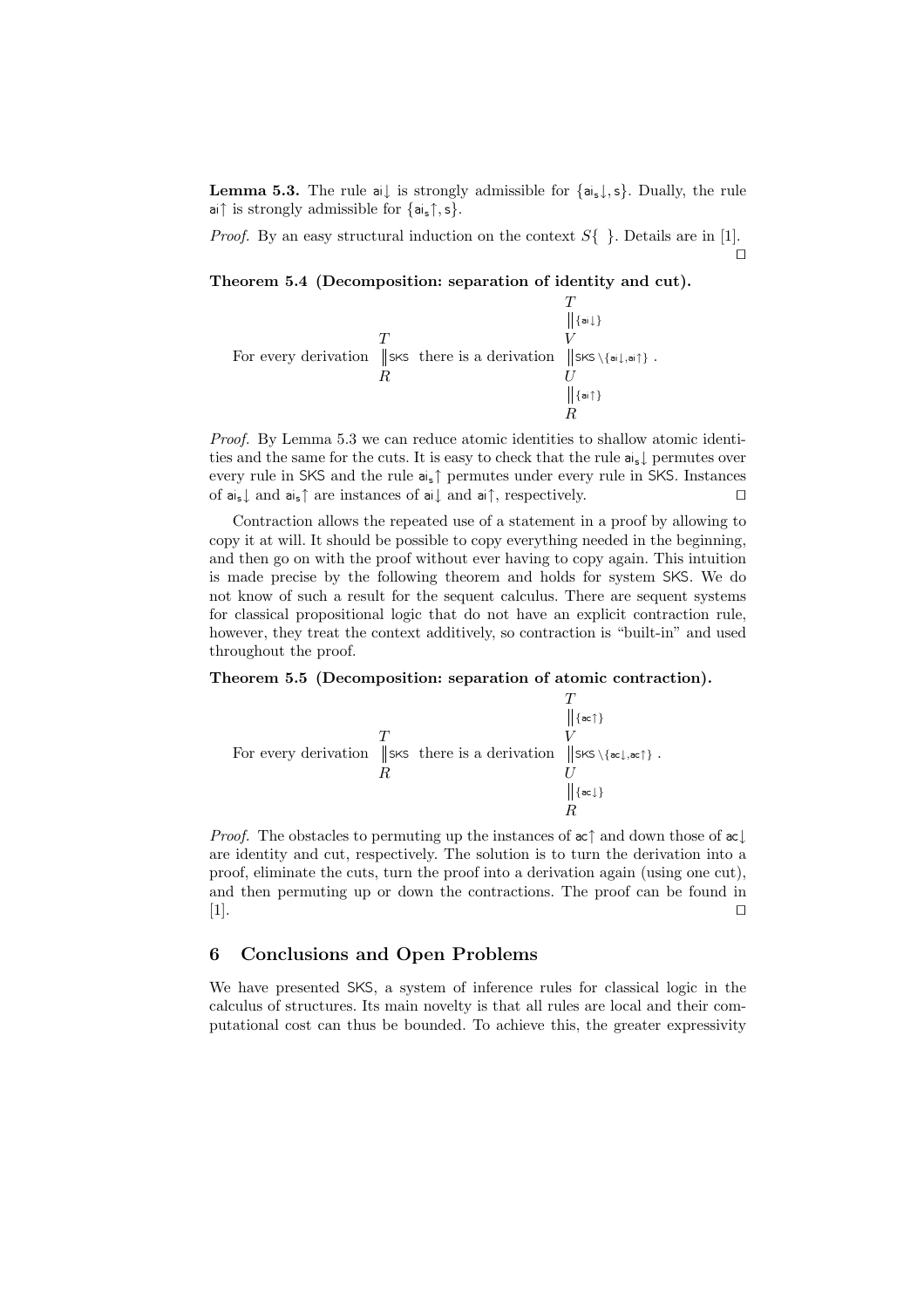of the calculus of structures wrt. the sequent calculus was used, in particular its ability of making deep inferences. We proved cut elimination for system SKS which makes it suitable for proof-search. Actually, a subset KS of inference rules is already complete. We have also shown properties of our system that seem not to hold for any sequent presentation of classical logic, that is, strong admissibility of cut, weakening and contraction for their atomic forms and the decomposition theorems for derivations.

The main open problem is a more powerful decomposition theorem. To that end, let us call *core* those rules in the system that are necessary for decomposing the general cut into atomic cuts. In SKS, the core consists of one single rule: the switch. Can we separate out, i.e. push above the identities or below the cuts, anything that is not core?



This conjecture has been proved for two other systems in the calculus of structures [6] and this led to cut elimination. In these cut elimination proofs, atomic cuts are seen as instances of a super atomic cut, which is then pushed up all the way through the proof until it hits an identity that makes it disappear. In system SKS, such a super atomic cut cannot be pushed up over the rules ac↓ and m. Cut elimination would be much easier to prove syntactically could we rely on Conjecture 6.1. Then all the problematic rules that could stand in the way of the cut are either below all the cuts already or at the top of the proof and thus trivial, since their premise is t. Cut elimination is thus an easy consequence of such a decomposition theorem. Note that the proof of Theorem 5.5 falls short of simplifying a syntactical proof of cut elimination not only because instances of the rule m remain above the cuts, but also because it *uses* cut elimination.

*Modularity* We have proved cut elimination for system SKS, but we have no syntactic proof inside the calculus of structures, i.e. without detour through the sequent calculus and without resorting to semantics. We are interested in such a proof because it can be *modular*, contrary to cut elimination proofs in the sequent calculus, cf. Girard [4] p.15. This modularity stems from the fact that due to atomicity of the cut, cut elimination in the calculus of structures is not a nested induction taking into account the cut rank; instead it is based on a number of lemmas about permutability of rules wrt. one another (for a rather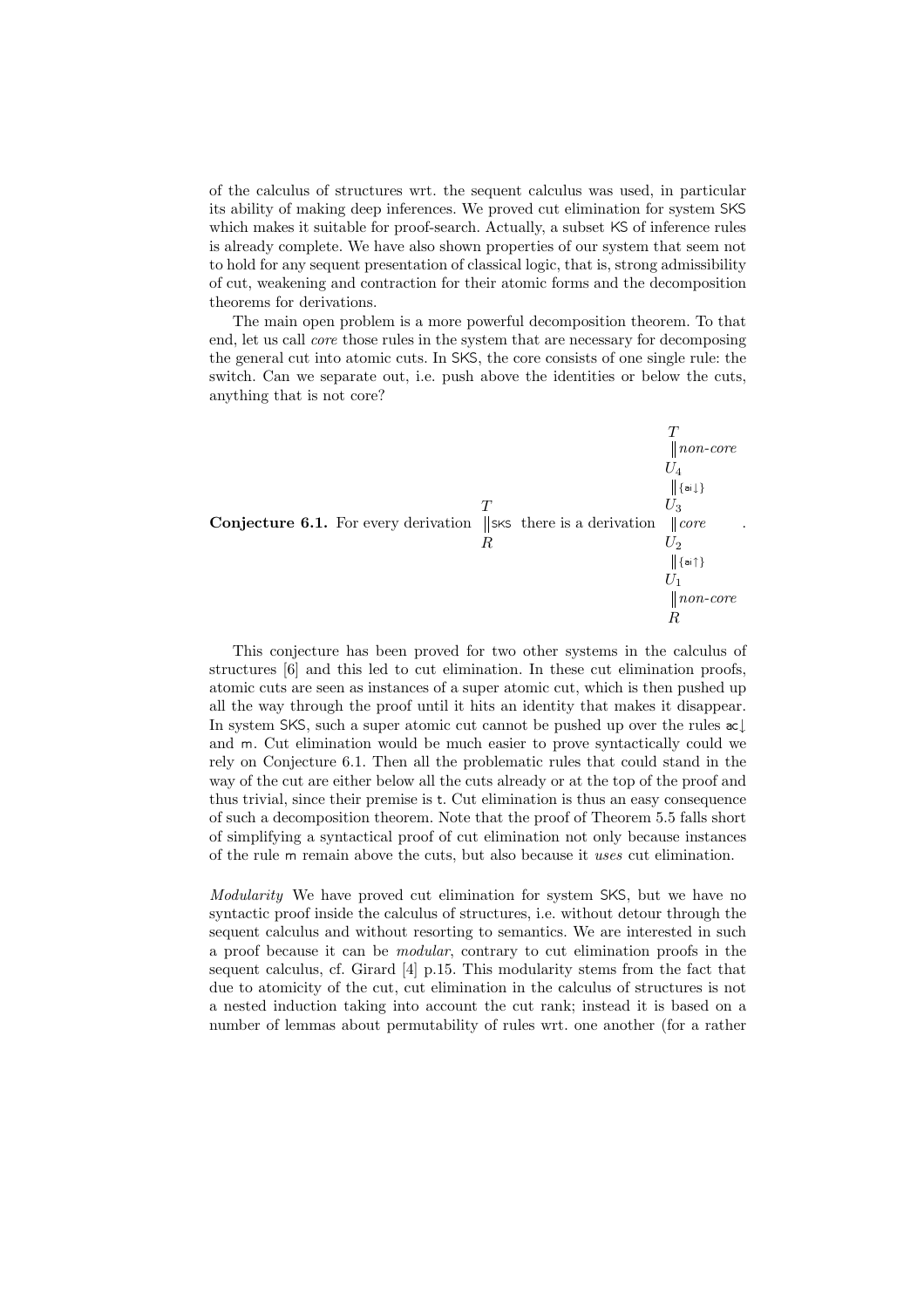general notion of permutability). Those lemmas of course are not affected when new rules are added to the system.

*Predicative logic* We are currently investigating the following extension of system SKS to predicative logic: adding quantifiers to the language in the obvious way, adding the corresponding De Morgan laws and the equation

$$
\forall x R = \exists x R = R \qquad \text{if } x \text{ is not free in } R,
$$

and adding the rules from Fig. 6. Very roughly, rules  $\{u\}, u\uparrow\}$  correspond to the R∀ rule in GS1 while rules {n↓, n↑} correspond to R∃. The rules {ce↓, ce↑, ca↓, ca↑} are just needed to reduce contraction to its atomic form. For proofs, the up-rules  $\{\n\eta, \nu\}, \text{ce}\n\}$  are admissible. A nice common feature of all these rules is that their premise implies their conclusion (literally, without any added quantification). This is not true of any sequent calculus presentation known to us because of the R∀ rule.

We do not claim that this system is local. In the rule n $\parallel$  a term t of unbounded size is copied into an unbounded number of occurrences of  $x$  in  $R$ . Maybe unification could be incorporated into the system to deal with this in a local manner, but we have not explored this option. The question is whether this can be done without losing the good properties, cut elimination especially.

$$
\begin{array}{ccc}\n\mathbf{u} \downarrow \frac{S\{\forall x[R,T]\}}{S[\forall xR,\exists xT]} & \mathbf{u} \uparrow \frac{S(\exists xR,\forall xT)}{S\{\exists x(R,T)\}} & \mathbf{n} \downarrow \frac{S\{R[x \leftarrow t]\}}{S\{\exists xR\}} & \mathbf{n} \uparrow \frac{S\{\forall xR\}}{S\{R[x \leftarrow t]\}} \\
\text{ce} \downarrow \frac{S[\exists xR,\exists xT]}{S\{\exists x[R,T]\}} & \text{ce} \uparrow \frac{S\{\forall x(R,T)\}}{S(\forall xR,\forall xT)} & \text{ca} \downarrow \frac{S[\forall xR,\forall xT]}{S\{\forall x[R,T]\}} & \text{ca} \uparrow \frac{S\{\exists x(R,T)\}}{S(\exists xR,\exists xT)}\n\end{array}
$$

**Fig. 6.** Extension to predicative logic

*Semantics for derivations* Structures are in a one-to-one correspondence with *traces* [5] that are graphs with colored edges satisfying certain simple properties. The atom occurrences of a structure are the nodes of its trace and the colors of the edges are determined by the logical relation between the atom occurrences. In [5] it is shown that the switch rule can be characterized in terms of conditions on traces. Those conditions can be checked locally in the sense that they involve at most four atoms at a time.

The question is whether the rule m can be characterized in the same way. This would be a step towards a distributed system in which proof-search is driven by pairs of complementary atoms, comparable in spirit to the connection method [9]. At present, however, this question is entirely open.